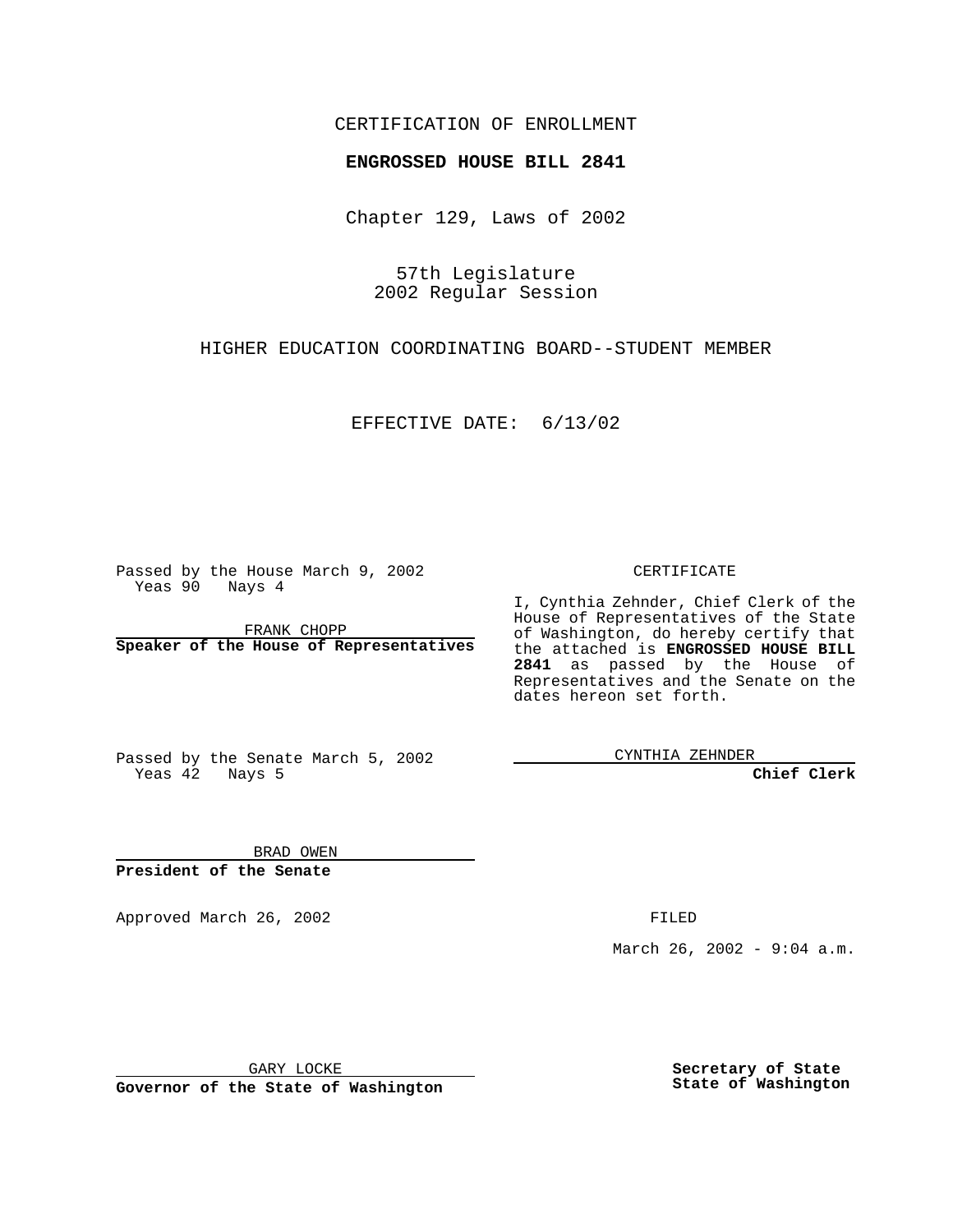## **ENGROSSED HOUSE BILL 2841** \_\_\_\_\_\_\_\_\_\_\_\_\_\_\_\_\_\_\_\_\_\_\_\_\_\_\_\_\_\_\_\_\_\_\_\_\_\_\_\_\_\_\_\_\_\_\_

\_\_\_\_\_\_\_\_\_\_\_\_\_\_\_\_\_\_\_\_\_\_\_\_\_\_\_\_\_\_\_\_\_\_\_\_\_\_\_\_\_\_\_\_\_\_\_

#### AS AMENDED BY THE SENATE

Passed Legislature - 2002 Regular Session

## **State of Washington 57th Legislature 2002 Regular Session**

**By** Representatives Chase, Cox, Kenney, Jarrett, Fromhold, Lysen, Edwards, Upthegrove, Rockefeller, Haigh, Esser and McDermott

Read first time 01/30/2002. Referred to Committee on Higher Education.

1 AN ACT Relating to the appointment of a student member to the 2 higher education coordinating board; and amending RCW 28B.80.390 and 3 28B.80.400.

4 BE IT ENACTED BY THE LEGISLATURE OF THE STATE OF WASHINGTON:

5 **Sec. 1.** RCW 28B.80.390 and 1985 c 370 s 10 are each amended to 6 read as follows:

7 The board shall consist of ((nine)) ten members, one of whom shall 8 be a student, who are representative of the public, including women and 9 the racial minority community. All members shall be appointed at large 10 by the governor and approved by the senate. The governor shall appoint 11 the chair, who shall serve at the governor's pleasure.

12 **Sec. 2.** RCW 28B.80.400 and 1985 c 370 s 11 are each amended to 13 read as follows:

14 The members of the board, except the chair and the student member, 15 shall serve for terms of four years, the terms expiring on June 30th of 16 the fourth year of the term except that in the case of initial members, 17 two shall be appointed to two-year terms, three shall be appointed to 18 three-year terms, and three shall be appointed to four-year terms. The